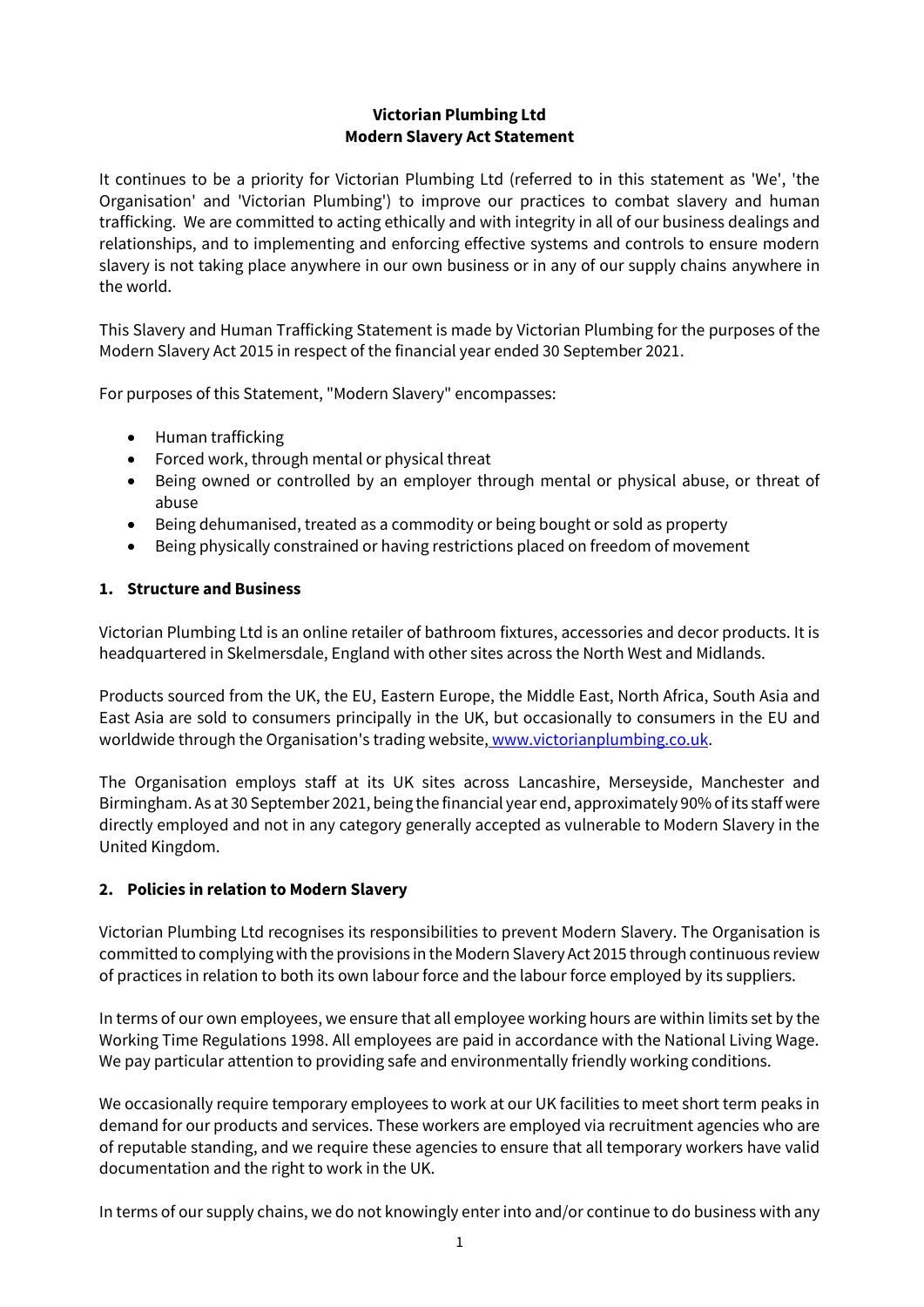other organisation, in the United Kingdom or abroad, which supports or is found to engage in practices amounting to Modern Slavery.

# **3. Due Diligence Processes**

In respect of our overseas supply chain, this year we invested in our purchasing and procurement team, and also engaged a team in China to enable us to proactively manage our key supplier relationships in that region.

At the same time we began a programme of physical on-site inspections of factories and administrative offices using detailed audit checklists. 34 of these audits were completed in China during the year, and a number of additional audits have been completed in China since the end of the financial year.

Suppliers are required to evidence that employment is freely chosen, that freedom of association and the right to collective bargaining are respected, that working conditions are safe and hygienic, that child labour is not used, that living wages are paid, that working hours are not excessive, that no discrimination is practiced, that regular employment is provided, that no harsh or inhumane treatment is allowed and that practices to preserve the environment are implemented.

Photographic evidence is taken to support the audit findings.

These audits are conducted by investigators engaged by us, and our suppliers are required to be open and transparent with our investigators. We grade compliance with our standards, with each grade indicating the severity of the identified concern and the urgency for the supplier taking corrective action. Corrective actions are then audited. Suppliers who do not remediate identified issues within the stipulated time are removed from our supply chain.

# **4. Risk Areas & Mitigation of Risk**

The main area of risk in Victorian Plumbing's normal course of business is within the supply chain for the goods we buy directly from manufacturers, particularly goods manufactured overseas.

To mitigate this risk, this year we have developed a supplier code of conduct setting out our minimum requirements and have required all of our suppliers of goods to sign up to it. In addition, as described above, we also mitigate our risk through the audits described above. We do not rely on sole suppliers, so we have the ability to discontinue suppliers if they do not meet our standards.

Our indirect supply chain, through which we purchase goods through intermediates, also exposes us to Modern Slavery risk. This continues to be a target area for further review and, if necessary, corrective action.

# **5. Impact of COVID-19**

During the period covered by this statement, the impact to normal day-to-day conditions caused by COVID-19 caused no delay or change to our focus on the prevention of Modern Slavery, as described above.